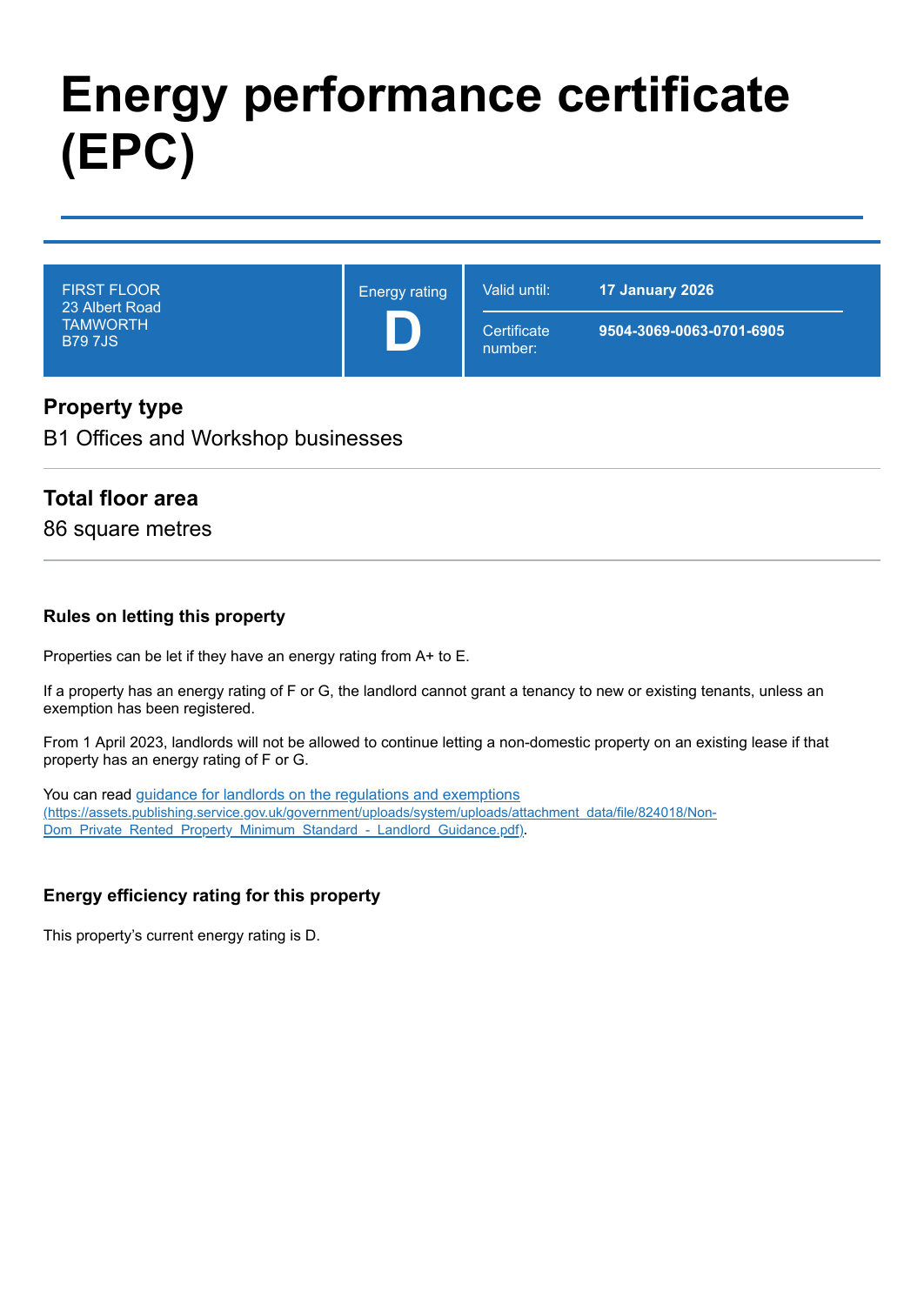

Properties are given a rating from A+ (most efficient) to G (least efficient).

Properties are also given a score. The larger the number, the more carbon dioxide (CO2) your property is likely to emit.

29 | B

86 | D

#### **How this property compares to others**

Properties similar to this one could have ratings:

## **If newly built**

## **If typical of the existing stock**

**Breakdown of this property's energy performance**

**Main heating fuel** Grid Supplied Electricity

#### **Building environment**

Heating and Natural Ventilation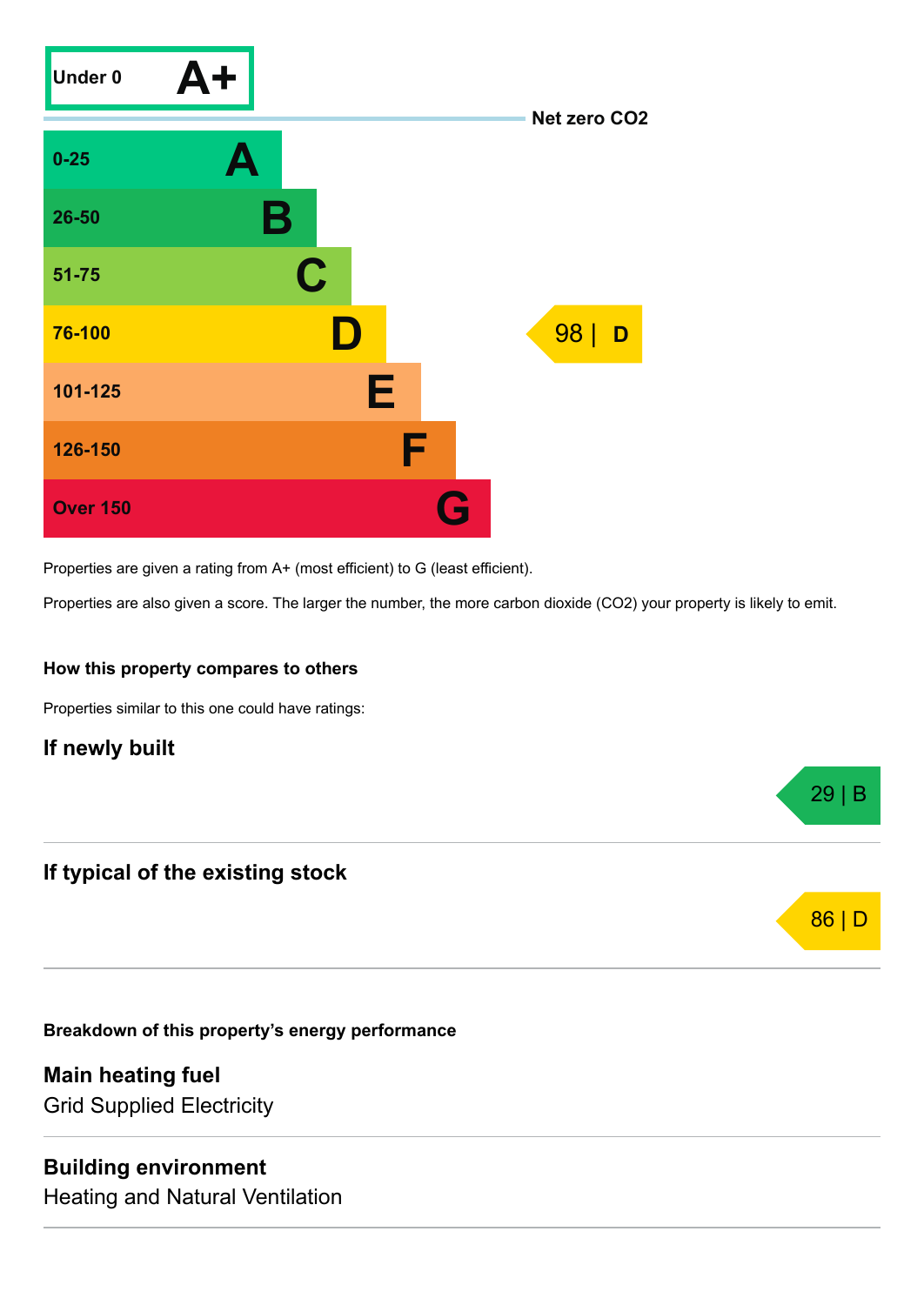3

## **Building emission rate (kgCO2/m2 per year)**

84.57

## **Recommendation report**

Guidance on improving the energy performance of this property can be found in the recommendation report [\(https://find-energy-certificate.service.gov.uk/energy-certificate/0651-](https://find-energy-certificate.service.gov.uk/energy-certificate/0651-0746-0039-4609-9006) 0746-0039-4609-9006).

#### **Contacting the assessor and accreditation scheme**

This EPC was created by a qualified energy assessor.

If you are unhappy about your property's energy assessment or certificate, you can complain to the assessor directly.

If you are still unhappy after contacting the assessor, you should contact the assessor's accreditation scheme.

Accreditation schemes are appointed by the government to ensure that assessors are qualified to carry out EPC assessments.

## **Assessor contact details**

## **Assessor's name** JOHN HARTLEY

## **Telephone**

01543 222916

## **Email**

[johnvhartley@btinternet.com](mailto:johnvhartley@btinternet.com)

## **Accreditation scheme contact details**

**Accreditation scheme** Elmhurst Energy Systems Ltd

## **Assessor ID**

EES/001314

## **Telephone**

01455 883 250